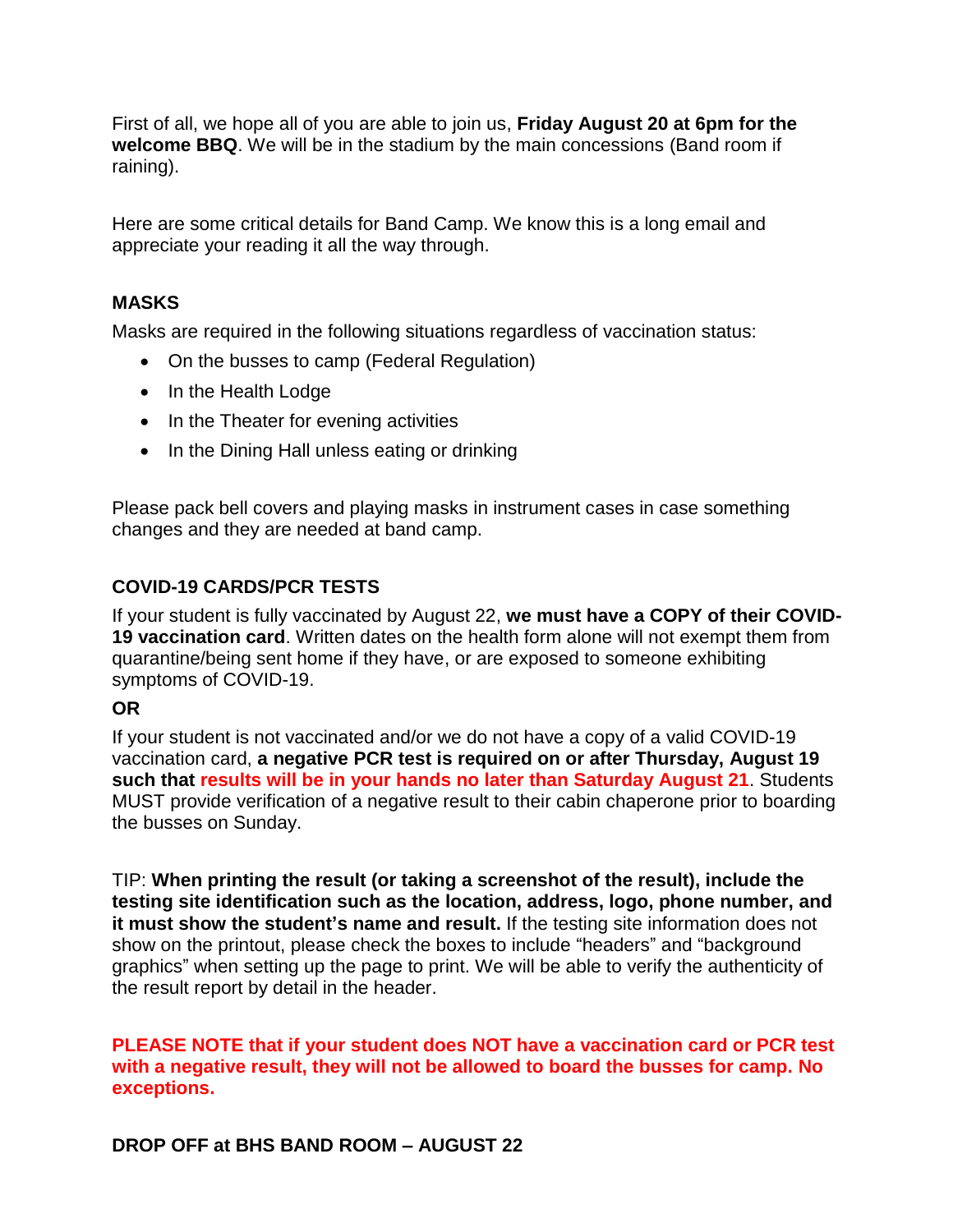**7:45 am** - **All prescription and over the counter medication must be turned into the nurse by a parent in the band room. All medication MUST be in the original bottles and in a ziplock bag with the student's name clearly written on the bag. Please only send enough prescription meds to last the week rather than the entire bottle.**

**8:00 - 8:45 am** - Students check in with cabin parents who will be standing outside between the main entrance to the school and the band room (boys cabins will be near the main entrance and girls cabins near the band room door in cabin number order). Below is the cabin list with their Chaperone Name, Cabin Name, and Cabin Number.

### <https://bit.ly/2021-cabins-final>

Cabin Parents will confirm that each student has the following before the student is allowed to board the bus:

- 1) COVID-19 Vaccination Card or Negative PCR Test
- 2) COVID-19 Screening (Temp <100.3, no symptoms by self-report)
- 3) A bag lunch with drink (for trip to camp)
- 4) Instrument
- 5) Music
- 6) Folio/Lyre
- 7) Uniform (Orange polo, black shorts, black socks, and black marching shoes issued by the band.) If not yet received prior to band camp they will be delivered at band camp.
- 8) IF your student will NOT be riding home with a parent, students MUST turn in the form below (Third Page) indicating who will be driving your student home AT CHECK IN.

[https://c03bda90-4399-4b42-8105](https://c03bda90-4399-4b42-8105-a0587557a671.filesusr.com/ugd/8ce1b1_aa07e39d49294b848adf8ad0071f129e.pdf) [a0587557a671.filesusr.com/ugd/8ce1b1\\_aa07e39d49294b848adf8ad0071f129e.pdf](https://c03bda90-4399-4b42-8105-a0587557a671.filesusr.com/ugd/8ce1b1_aa07e39d49294b848adf8ad0071f129e.pdf)

**Buses load around 8:30 am** and will depart once everyone is on board and all luggage and instruments are loaded.

# **PLEASE NOTE THE FOLLOWING IMPORTANT ITEMS**

All blankets must be stowed in the cargo area of the bus, they are not allowed on the buses.

# **BUS ONE (1) is a PEANUT/TREE NUT-FREE BUS.**

**Packing Lists**: [https://c03bda90-4399-4b42-8105-](https://c03bda90-4399-4b42-8105-a0587557a671.filesusr.com/ugd/8ce1b1_7a711458e175483cbd0d9e0df83758fc.pdf)